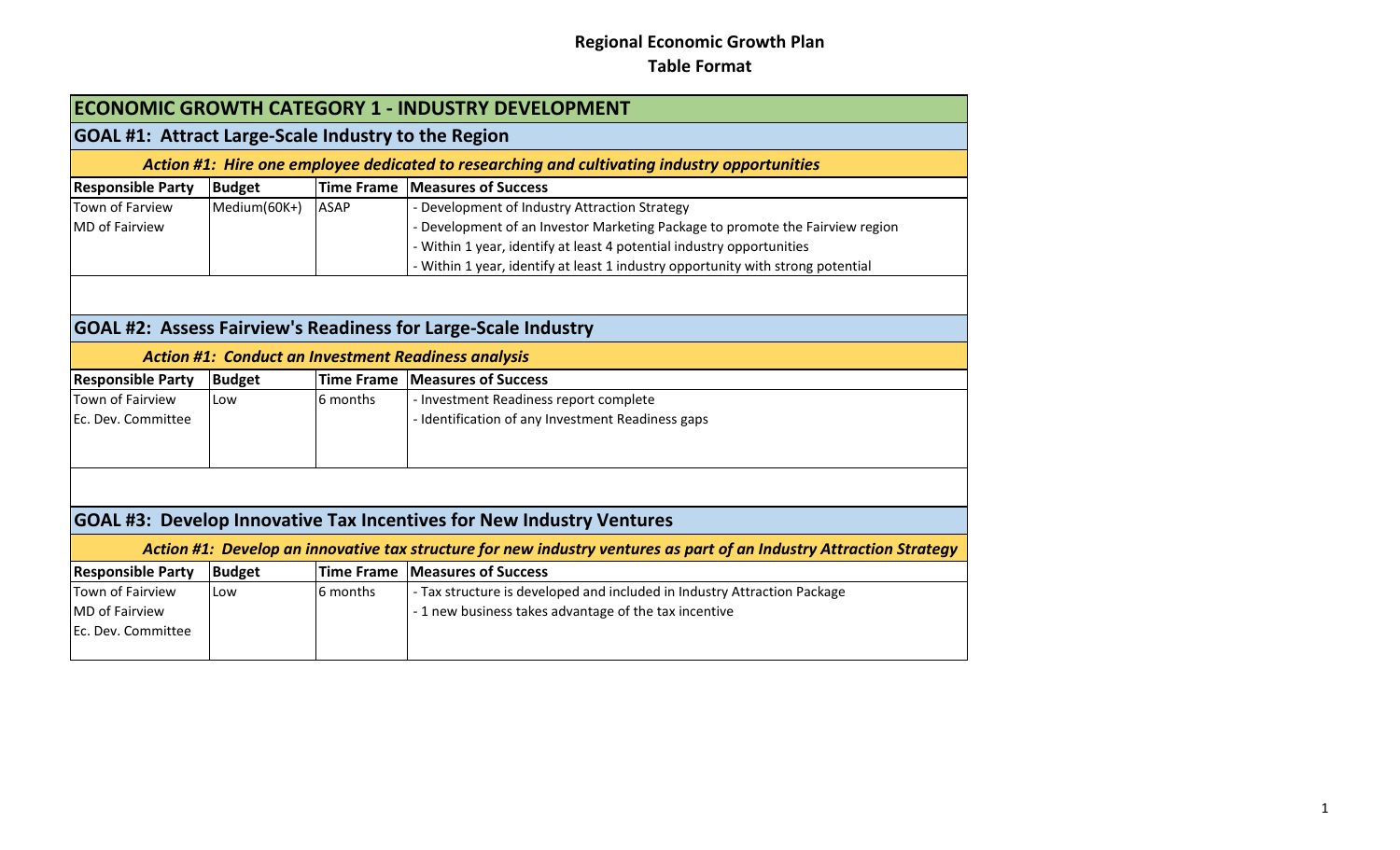| <b>ECONOMIC GROWTH CATEGORY 2 - TOURISM DEVELOPMENT</b>      |               |                   |                                                                                                           |
|--------------------------------------------------------------|---------------|-------------------|-----------------------------------------------------------------------------------------------------------|
| <b>GOAL #1: Develop an Active Visitor Information Centre</b> |               |                   |                                                                                                           |
|                                                              |               |                   | Action #1: Relocate and Set Up the Visitor Information Centre in the Recreation Centre                    |
| <b>Responsible Party</b>                                     | <b>Budget</b> |                   | Time Frame   Measures of Success                                                                          |
| Town of Fairview                                             | Low           | 6 months          | - New inviting signage along Highway 2                                                                    |
| Fairview Chamber                                             |               |                   | - Visitor Information Center is open and operating by June 2021                                           |
|                                                              |               |                   |                                                                                                           |
|                                                              |               |                   | <b>GOAL #2: Market Fairview as a Preferred Event Location</b>                                             |
|                                                              |               |                   | Action #1: Gather information to promote Fairview as a preferred location for conventions and conferences |
| <b>Responsible Party</b>                                     | <b>Budget</b> | <b>Time Frame</b> | <b>Measures of Success</b>                                                                                |
| Ec. Dev. Committee                                           | Low           | 6 months          | - A comprehensive list of facilities, accommodations and groups                                           |
|                                                              |               |                   | interested in hosting events is compilied by June 2021                                                    |
|                                                              |               |                   | - A comprehensive list of people interested in providing services                                         |
|                                                              |               |                   | to hosted events by June 2021                                                                             |
|                                                              |               |                   |                                                                                                           |
|                                                              |               |                   | Action #2: Develop and distribute a promotional package                                                   |
| <b>Responsible Party</b>                                     | <b>Budget</b> |                   | Time Frame   Measures of Success                                                                          |
| <b>Town of Fairview</b>                                      | Medium        | 18 months         | - Development of promotional package(brochures, videos, website)                                          |
| <b>MD</b> of Fairview                                        |               |                   | - Number of promotional packagese sent out                                                                |
| <b>Fairview Chamber</b>                                      |               |                   | - Increase in the number of large events hosted in the Fairview region                                    |
|                                                              |               |                   |                                                                                                           |
|                                                              |               |                   |                                                                                                           |
| <b>GOAL #3: Develop New Tourism Events</b>                   |               |                   |                                                                                                           |
|                                                              |               |                   | Action #1: Explore, research and investigate culinary tourism potential                                   |
| <b>Responsible Party</b>                                     | <b>Budget</b> | <b>Time Frame</b> | <b>Measures of Success</b>                                                                                |
| Town of Fairview                                             | Low           | 18 months         | - Develop, plan, market and host Fairview's first Culinary Tourism Event                                  |
| <b>MD</b> of Fairview                                        |               |                   | by June 2022                                                                                              |
| <b>Fairview Chamber</b>                                      |               |                   |                                                                                                           |
| Ec. Dev. Committee                                           |               |                   |                                                                                                           |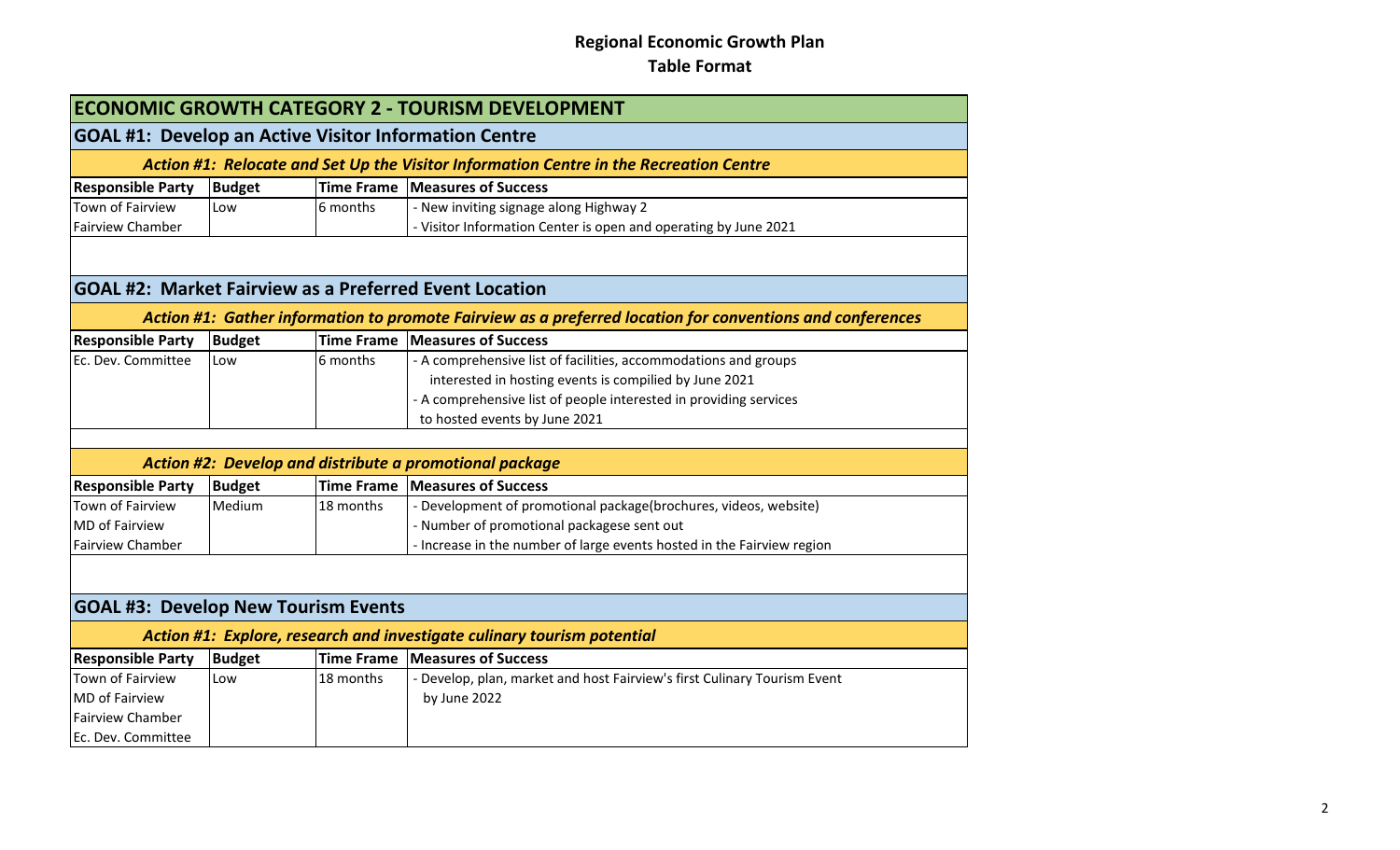| <b>ECONOMIC GROWTH CATEGORY 3 - VACANT LAND/BUILDINGS DEVELOPMENT</b> |                                                                                                                         |           |                                                                          |  |  |
|-----------------------------------------------------------------------|-------------------------------------------------------------------------------------------------------------------------|-----------|--------------------------------------------------------------------------|--|--|
| <b>GOAL #1: Develop "Railway Avenue Adventure Park"</b>               |                                                                                                                         |           |                                                                          |  |  |
| Action #1: Purchase the greenspace land from CN Rail                  |                                                                                                                         |           |                                                                          |  |  |
| <b>Responsible Party</b>                                              | <b>Budget</b>                                                                                                           |           | Time Frame   Measures of Success                                         |  |  |
| Town of Fairview                                                      | Approx. 110K                                                                                                            | 3 months  | - Land purchase complete and owned by Town of Fairview<br>by April 2021  |  |  |
|                                                                       |                                                                                                                         |           |                                                                          |  |  |
| <b>Responsible Party</b>                                              | Action #2: Work with planning group (MMSA) to create a vision for the property<br><b>Time Frame Measures of Success</b> |           |                                                                          |  |  |
| Town of Fairview                                                      | <b>Budget</b><br>Low                                                                                                    | 6 months  | - Vision for property is developed by July 2021                          |  |  |
| <b>Business Owners</b>                                                |                                                                                                                         |           |                                                                          |  |  |
| NFP's                                                                 |                                                                                                                         |           |                                                                          |  |  |
|                                                                       |                                                                                                                         |           |                                                                          |  |  |
|                                                                       |                                                                                                                         |           | Action #3: Develop "Railway Avenue Adventure Park" grounds as per vision |  |  |
| <b>Responsible Party</b>                                              | <b>Budget</b>                                                                                                           |           | <b>Time Frame Measures of Success</b>                                    |  |  |
| <b>Town of Fairview</b><br>NFP's                                      | High                                                                                                                    | 18 months | - Park is ready for first event by Summer 2022                           |  |  |
|                                                                       |                                                                                                                         |           |                                                                          |  |  |
|                                                                       | GOAL #2: Re-invent 102 Avenue into "Waterhole Avenue"                                                                   |           |                                                                          |  |  |
|                                                                       | <b>Action #1: Create and implement a Waterhole Avenue vision</b>                                                        |           |                                                                          |  |  |
| <b>Responsible Party</b>                                              | <b>Budget</b>                                                                                                           |           | Time Frame Measures of Success                                           |  |  |
| <b>Town of Fairview</b>                                               | Low                                                                                                                     | 18 months | - Murals painted on building walls within 12 months                      |  |  |
| <b>Business Owners</b>                                                |                                                                                                                         |           | - 1 new business opens on the north side of Waterhole Avenue that        |  |  |
| NFP's                                                                 |                                                                                                                         |           | fits the Waterhole Avenue concept within 18 months                       |  |  |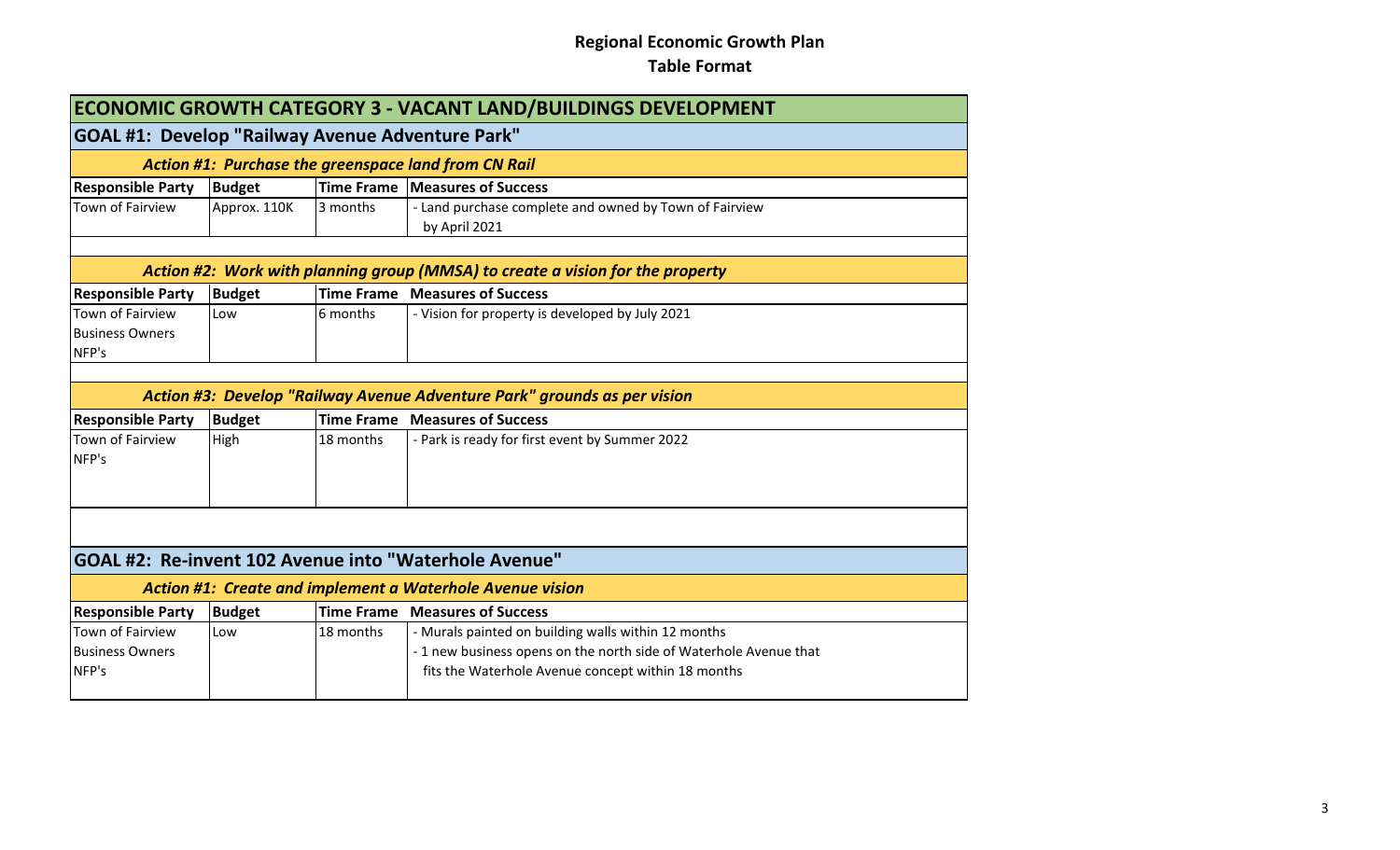| ECONOMIC GROWTH CATEGORY 4 - BUSINESS DEVELOPMENT          |               |           |                                                                                                 |
|------------------------------------------------------------|---------------|-----------|-------------------------------------------------------------------------------------------------|
|                                                            |               |           | <b>GOAL #1: Encourage and Support New Business Start-Ups</b>                                    |
| <b>Action #1: Develop Fairview Entrepreneurship Centre</b> |               |           |                                                                                                 |
| <b>Responsible Party</b>                                   | <b>Budget</b> |           | Time Frame Measures of Success                                                                  |
| Ec. Dev. Committee                                         | Low           | 6 months  | - Fairview Entrepreneurship Centre is open and operating                                        |
| <b>Fairview Chamber</b>                                    |               |           | - The number of entrepreneurs using the Centre                                                  |
|                                                            |               |           | <b>Action #2: Provide Workshops and Training Opportunities for Young Entrepreneurs</b>          |
| <b>Responsible Party</b>                                   | <b>Budget</b> |           | <b>Time Frame Measures of Success</b>                                                           |
| Ec. Dev. Committee                                         | Low           | 6 months  | - The number of workshops held within 6 months                                                  |
| <b>Fairview Chamber</b>                                    |               |           | - The number of attendees per workshop                                                          |
| <b>GOAL #2: Promote Investment Partnerships</b>            |               |           | Action #1: Develop an investment network that connects local investors with local entrepreneurs |
| <b>Responsible Party</b>                                   | <b>Budget</b> |           | Time Frame Measures of Success                                                                  |
| Ec. Dev. Committee                                         | Low           | 18 months | - Comprehensive list of potential local investors and venture capital partners                  |
| <b>Fairview Chamber</b>                                    |               |           | - 1 connection between an investor and entrepeneur and results in a new                         |
|                                                            |               |           | business opening in the Fairview region within 18 months                                        |
| <b>GOAL #3: Host Biennial Business Conference</b>          |               |           |                                                                                                 |
|                                                            |               |           | <b>Action #1: Plan/Develop/Host a Regional Business Conference</b>                              |
| <b>Responsible Party</b>                                   | <b>Budget</b> |           | <b>Time Frame Measures of Success</b>                                                           |
| <b>Fairview Chamber</b>                                    | Medium        | 18 months | - Fairview Business Conference takes place in Spring 2022                                       |
|                                                            |               |           | - Number of guests that attend the Fairview Business Conference                                 |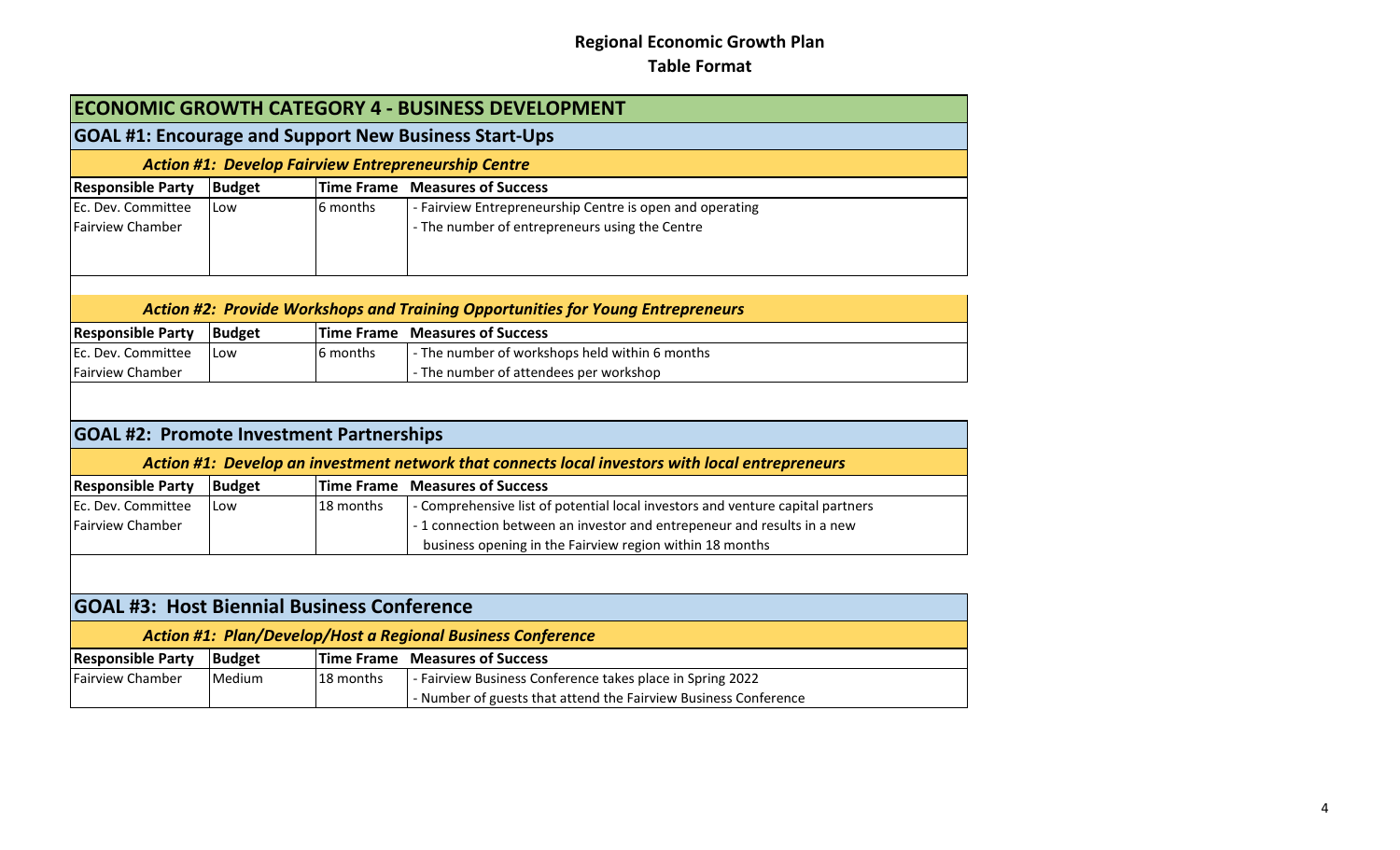| <b>ECONOMIC GROWTH CATEGORY 5 - NOT-FOR-PROFIT ORGANIZATIONS DEVELOPMENT</b> |               |           |                                                                                                          |  |  |
|------------------------------------------------------------------------------|---------------|-----------|----------------------------------------------------------------------------------------------------------|--|--|
|                                                                              |               |           | <b>GOAL #1: Strengthen and Support Not-For-Profit Groups</b>                                             |  |  |
| Action #1: Provide resources and workshops for Not-For-Profit groups         |               |           |                                                                                                          |  |  |
| <b>Responsible Party</b>                                                     | <b>Budget</b> |           | <b>Time Frame Measures of Success</b>                                                                    |  |  |
| Town of Fairview                                                             | Low           | 12 months | - At least 4 training workshops scheduled and hosted within 12 months                                    |  |  |
| <b>Fairview Chamber</b>                                                      |               |           | - Number of Not-For-Profit organizations that participate                                                |  |  |
| Ec. Dev. Committee                                                           |               |           | - Evaluation of training workshops                                                                       |  |  |
|                                                                              |               |           |                                                                                                          |  |  |
|                                                                              |               |           |                                                                                                          |  |  |
|                                                                              |               |           |                                                                                                          |  |  |
| GOAL #2: Encourage Youth Aged 18+ to Volunteer                               |               |           |                                                                                                          |  |  |
|                                                                              |               |           | Action #1: Start a Rotaract Club in partenership with the Fairview Rotary Club                           |  |  |
| <b>Responsible Party</b>                                                     | <b>Budget</b> |           | <b>Time Frame Measures of Success</b>                                                                    |  |  |
| <b>Rotary Club</b>                                                           | Low           | 6 months  | - Rotaract Club is active                                                                                |  |  |
| <b>Public Members</b>                                                        |               |           | - Rotaract Club has completed one project in the Fairview region                                         |  |  |
|                                                                              |               |           |                                                                                                          |  |  |
|                                                                              |               |           |                                                                                                          |  |  |
|                                                                              |               |           |                                                                                                          |  |  |
|                                                                              |               |           | GOAL #3: Encourage Youth 15 to 18 Years Old to Volunteer                                                 |  |  |
|                                                                              |               |           | Action #1: Collaborate with local school boards to develop a High School Credit program for volunteering |  |  |
| <b>Responsible Party</b>                                                     | <b>Budget</b> |           | <b>Time Frame Measures of Success</b>                                                                    |  |  |
| Ec. Dev. Committee                                                           | Low           | 18 months | - High School Credits for Volunteering Program is in place                                               |  |  |
| <b>School Districts</b>                                                      |               |           | - At least 5 students particpate in the program                                                          |  |  |
|                                                                              |               |           |                                                                                                          |  |  |